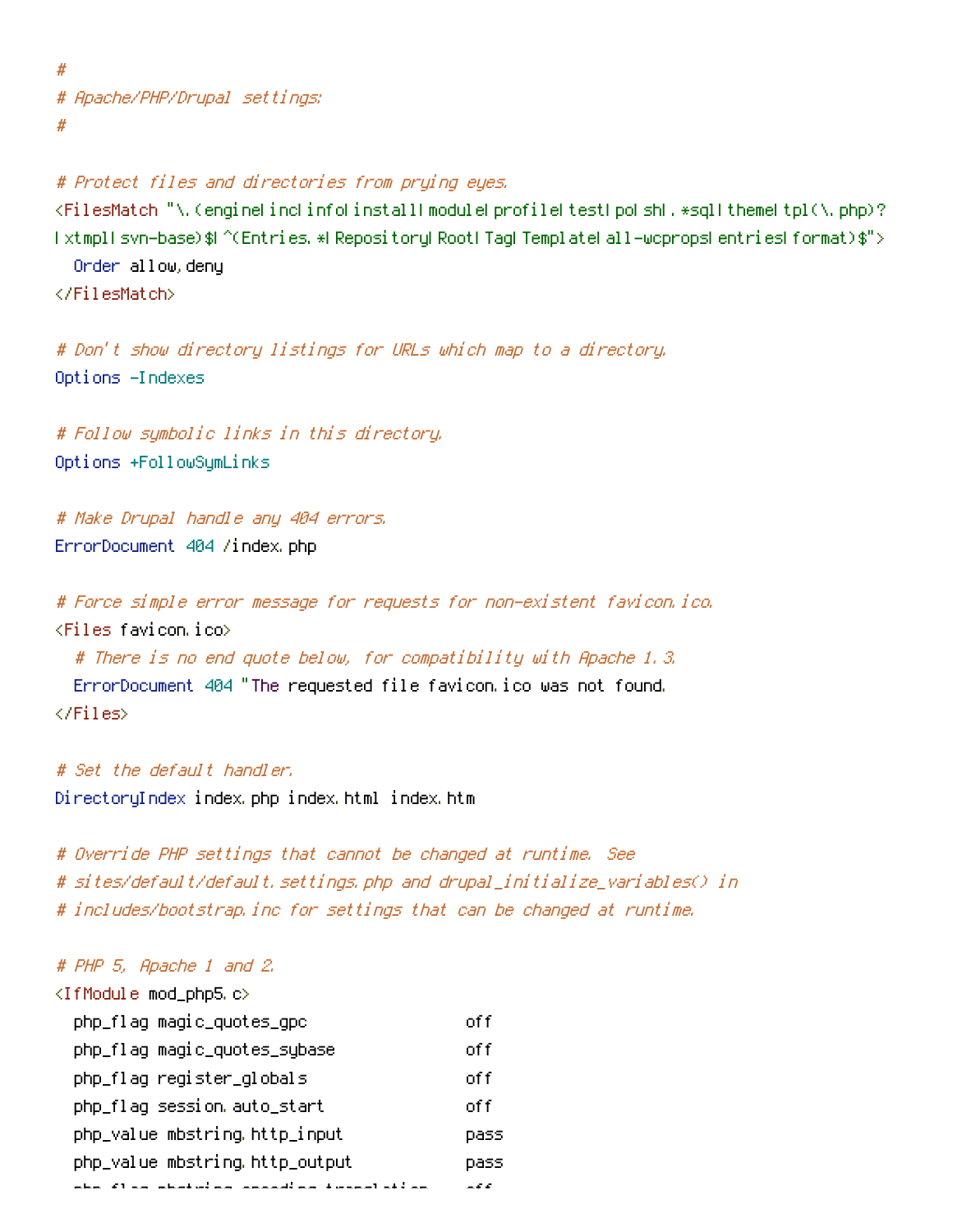php\_flag mbstring.encoding\_translation off </IfModule>

# Requires mod\_expires to be enabled.

<IfModule mod\_expires.c> # Enable expirations. ExpiresActive On

# Cache all files for 2 weeks after access (A). ExpiresDefault A1209600

## <FilesMatch \.php\$>

# Do not allow PHP scripts to be cached unless they explicitly send cache # headers themselves. Otherwise all scripts would have to overwrite the # headers set by mod\_expires if they want another caching behavior. This may # fail if an error occurs early in the bootstrap process, and it may cause # problems if <sup>a</sup> non-Drupal PHP file is installed in <sup>a</sup> subdirectory. ExpiresActive Off </FilesMatch> </IfModule>

## # Various rewrite rules.

 $\langle$ IfModule mod rewrite.c $\rangle$ RewriteEngine on

```
# If your site can be accessed both with and without the 'www.' prefix, you
# can use one of the following settings to redirect users to your preferred
# URL, either WITH or WITHOUT the 'www.' prefix. Choose ONLY one option:
#
# To redirect all users to access the site WITH the 'www.' prefix,
# (http://example.com/... will be redirected to http://www.example.com/...)
# uncomment the following:
# RewriteCond %{HTTP_HOST} !^www\. [NC]
# RewriteRule ^ http://www.%{HTTP_HOST}%{REQUEST_URI} [L,R=301]
#
# To redirect all users to access the site WITHOUT the 'www.' prefix,
# (http://www.example.com/... will be redirected to http://example.com/...)
# uncomment the following:
# RewriteCond %{HTTP_HOST} ^www\.(.+)$ [NC]
# RewriteRule ^ http://%1%{REQUEST_URI} [L,R=301]
```